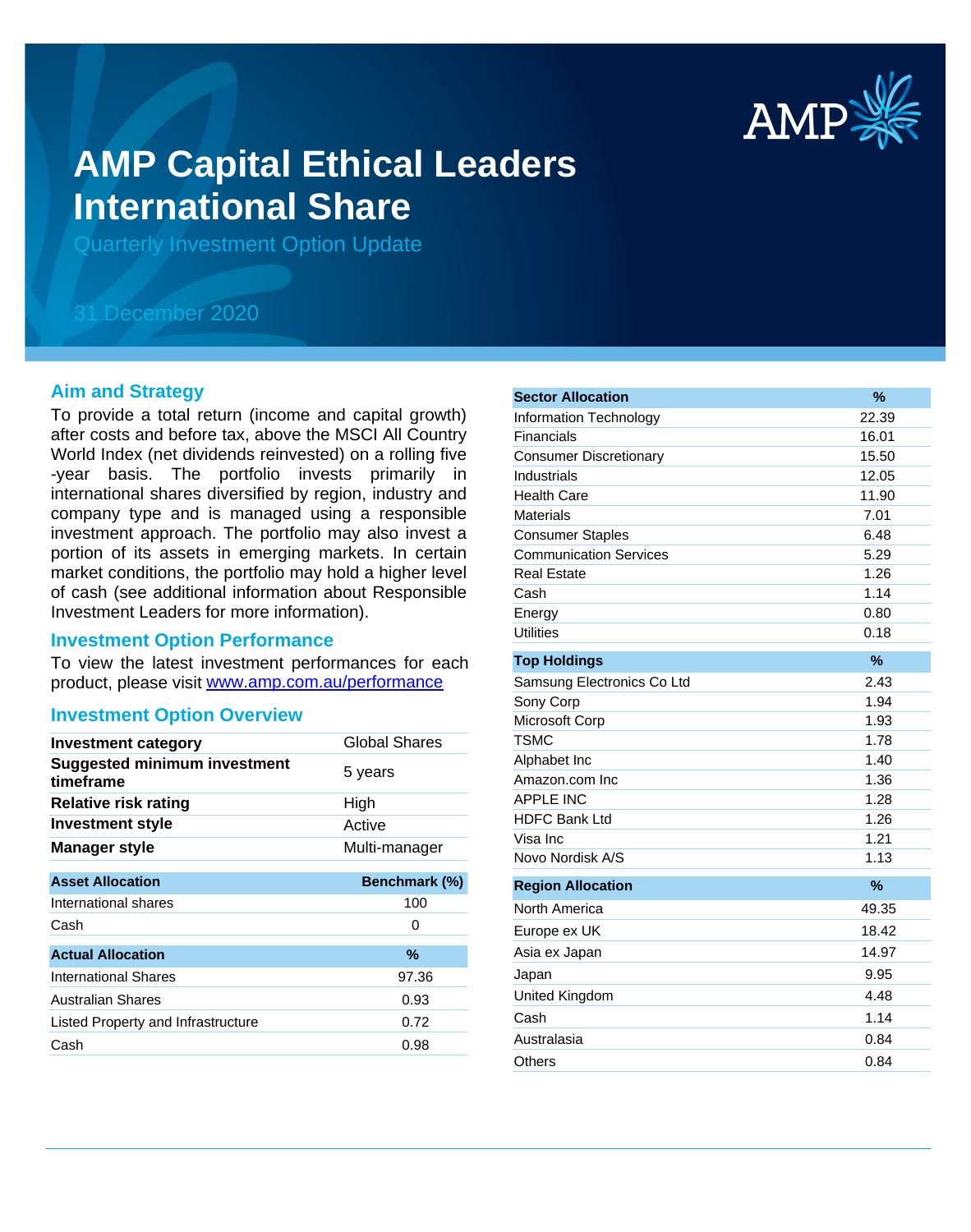## **Fund Performance**

The Ethical Leaders International Shares Fund produced a positive return and outperformed the benchmark over the December quarter. Stock selection contributed to performance, as did the sector allocation effect. Stock selection was particularly strong within information technology, including through overweights to Samsung Electronics, TSMC and Applied Materials. Stock selection in consumer discretionary and health care further contributed to performance. Conversely, stock selection in the consumer staples sector was the major detractor from relative performance, including through overweights to Kimberly-Clark and Procter & Gamble. At the underlying manager level, Boston Partners and the Ethical Leaders Emerging Markets Fund outperformed the Fund benchmark, whilst Lazard and C Worldwide underperformed. The overweight to emerging markets was a contributor, as emerging markets outperformed developed markets over the quarter.

# **Environmental Social Governance**

During the period, we enhanced our fossil fuel investment screen so that all Ethical Leaders (EL) funds will move towards being fossil fuel-free by 1 January 2021. All Ethical Leaders funds will aim to exclude companies that derive any revenue from the production or exploration of coal, oil or gas, and/or any revenue from fossil fuel power generation, and/ or more than 10% of revenue from fossil fuel-related distribution and services. With this change, we believe EL funds will be leading the investment industry on climate change.

Our fund managers meanwhile remained focussed on the COVID-19 pandemic and its impact on human rights. The pandemic has increased worker vulnerability and pushed more people into modern slavery. Our managers are collaborating to engage with companies to address issues in the companies' supply chains.

Our managers also continued to address climate change. One of our managers became a signatory to the 'Say on Climate' initiative, which encourages companies to voluntarily submit their Climate Risk Transition Plan to a vote at their annual general meetings. The intention is to improve dialogue between companies and investors about climate risk management.

Emerging markets manager Ninety One also joined a collaborative engagement led by the Interfaith Center on Corporate Responsibility, the Investor Alliance for Human Rights and Rathbones aiming to address the human rights crisis in the Xinjiang Uyghur Autonomous Region (XUAR).

International shares manager C Worldwide held meetings with Nestlé, as well as Atlas Copco, a Swedish manufacturer of industrial tools and equipment, to discuss the companies' commitments to 1.5-degree scenario science-based targets. Climate change and science-based targets were also discussed through engagements with Hoya, a Japanese company manufacturing optical products. The manager also engaged with the business on its process of engaging with its supplier base on human rights and signing Hoya's code of conduct (which 90% currently have done – compared to 80% 12 months ago), and considerations for auditing as the next step.

#### **Market Review**

International shares produced a very strong performance over the December quarter, rising by 12.33% as measured by the MSCI World ex Australia index. This capped off a strong 2020 calendar year return of 13.77% which was achieved despite the record-breaking crash in early 2020. Shares fell early in the quarter as COVID-19 numbers continued to rise in many parts of Europe and the US, leading some countries to reintroduce social distancing restrictions, which in many cases have been shown to be devastating to economies and businesses. Mid-quarter however, the market received a huge boost from announcements of successful COVID-19 vaccine trials from Moderna, Pfizer and Oxford-AstraZeneca. These vaccines were shown to be around 95% effective in preliminary results. Approval and initial rollout have now already occurred in some countries, with markets closely watching for medical results and data. The other major story over the quarter was the US election, with a Biden win finally confirmed in very early January 2021, as was a Democrat victory in both the Senate and the House. Markets broadly reacted positively as results increased in clarity through the period. On one hand, a Democrat victory is seen by some as positive for the US economy, as greater direct stimulus is now likely to be approved, which will provide some much-needed financial help for many, others see potential debt issues and increased taxation for businesses as likely issues down the track. In other positive news for markets, the UK and Europe also finally agreed on a Brexit deal at year-end, over 4 years after the referendum, allowing markets to put much of the related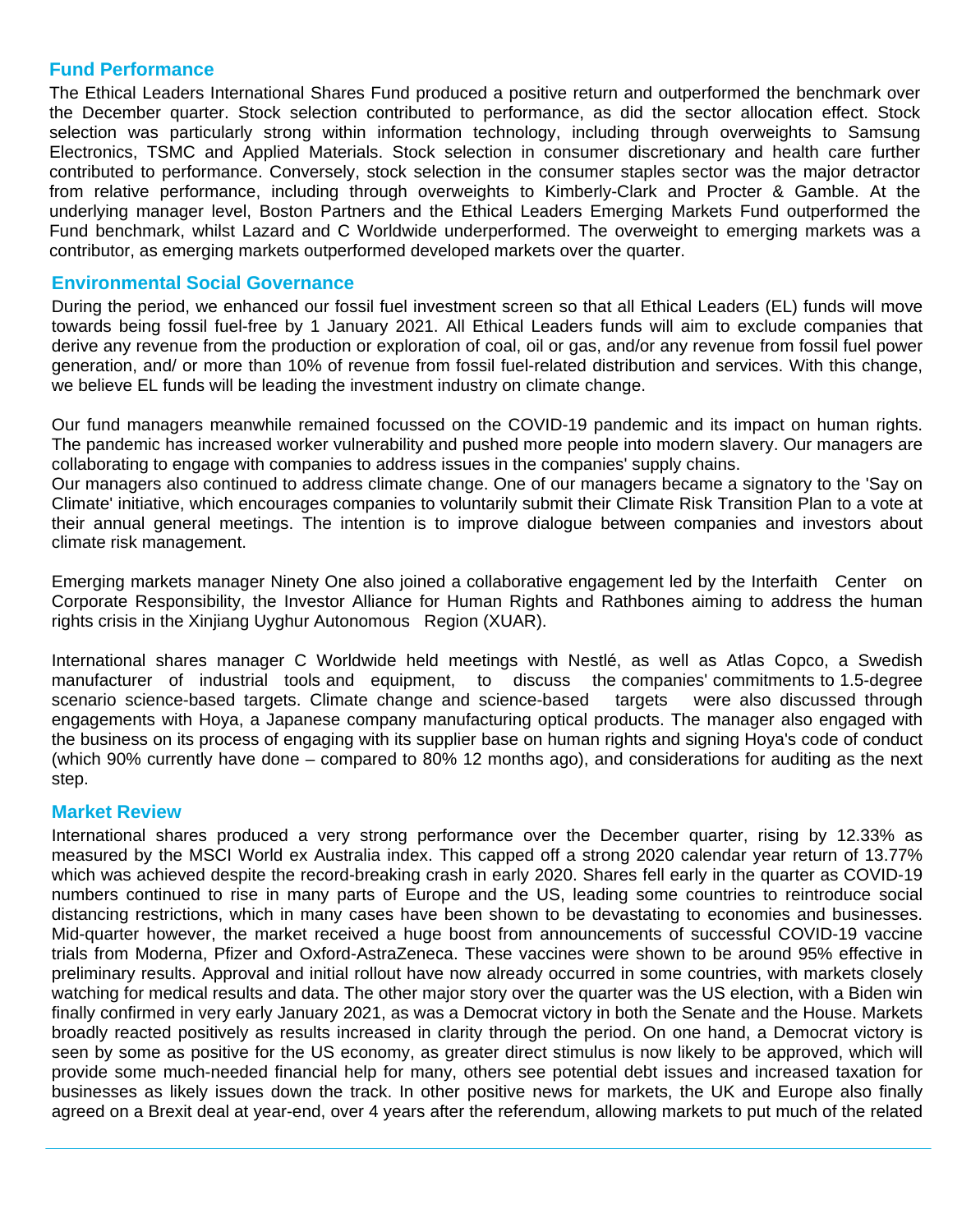uncertainty into the rear-view mirror. Emerging markets, meanwhile, were also very strong over the period and outperformed their developed market peers, as economies continued to recover and resource prices rose strongly. The MSCI Emerging Markets index closed the quarter up by 16.02%. (All indices are quoted in local currency terms and on a total-return basis, unless otherwise stated.)

# **Outlook**

The medium-term outlook for earnings remains difficult to predict; and varies greatly depending on company specifics. There is also the potential for shorter-term volatility as the market digests the implications of a Biden administration. We continue to believe investors should exercise caution, particularly where prices have risen quickly, and where valuations look stretched. Amid changing consumer dynamics, many companies will likely face challenging conditions for some time, while stronger businesses are likely to emerge from the COVID-19 crisis with gained market share. Risks of further pandemic breakouts and, indeed, the manner in which governments choose to respond, remain a risk until vaccines are fully implemented. Governments generally continue to implement supportive monetary and fiscal programmes to ease shorter-term burdens and keep economies more resilient, though some concern is growing around the sustainability of some programmes. Despite this, we believe the longer-term market trend will remain to the upside. As always, while the near-term direction of markets is impossible to accurately predict, we believe that those with a diversified portfolio of quality businesses, bought at a reasonable price, are likely to do well over the long term.